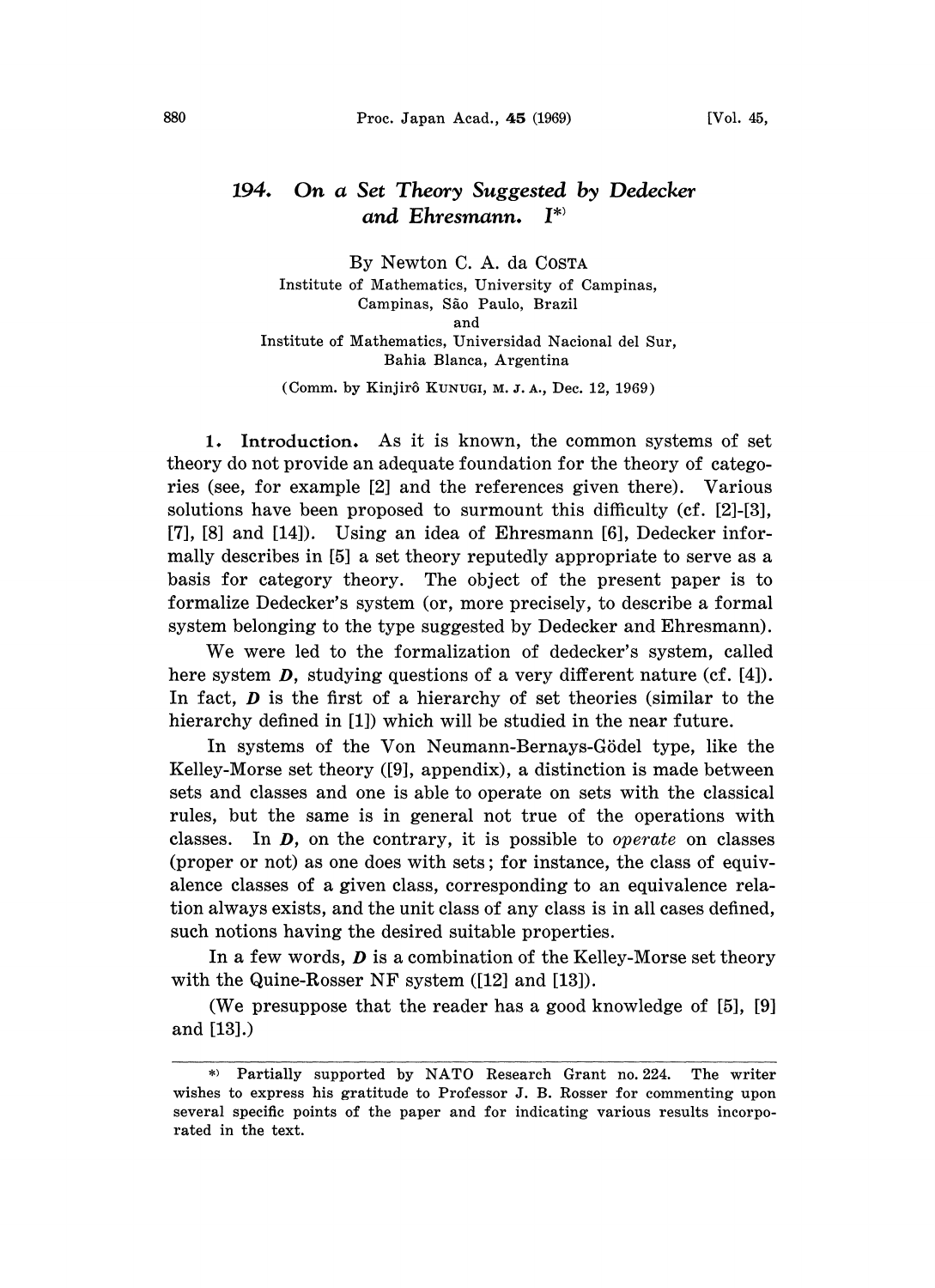2. The system D. A, B, C,  $\cdots$  and  $\alpha$ ,  $\beta$ ,  $\gamma$ ,  $\cdots$  are used as (intuitive) metalinguistie variables.

- **2.1.** Formal symbols. The primitive formal symbols of  $D$  are: 2.1.1. Logical symbols:  $\vee$  (or),  $\neg$  (not),  $\neg$  (for all).
	- 2.1.2. Predicate symbols:  $=$  (equals),  $\in$  (belongs).
	- $\top$  (not),  $\forall$  (for all).<br>
	uals),  $\in$  (belongs).<br>  $t', u', v', x', y', z', t''$ 2.1.3. Variables:  $t, u, v, x, y, z, t', u', v', x', y', z', t'',$
	- 2.1.4. Parentheses: (, ).
	- 2.1.5. One individual symbol:  $V$ .
	- 2.1.6. Classifiers:  $\{ : \}$ ,  $\{ : \}_V$ .

**Remark.** The abbreviations  $\supset$  (implies), & (and),  $\equiv$  (equivalent) and  $\exists$  (there exists) will be used as it is customary.

2.2. Terms and formulas of  $D$ .

- 2.2.1. If  $\alpha$  and  $\beta$  are terms, then  $\alpha = \beta$  and  $\alpha \in \beta$  are formulas.
- 2.2.2. If A and B are formulas, then  $(A) \vee (B)$  and  $\neg(A)$  are formulas.
- 2.2.3. If A is a formula and  $\alpha$  is a variable,  $\forall \alpha(A)$  is a formula.
- 2.2.4. The variables and the individual symbol are terms.
- 2.2.5. If  $\alpha$  is a variable and F is a formula,  $\{\alpha : F\}$  and  $\{\alpha : F\}_v$ are terms.
- 2.2.6. The only terms and formulas are those given by 2.2.1.- 2.2.5.

Remark. The notions of free variable, bound variable, term free for a variable in a formula, etc., are defined as usual; the conventions of [10] are used without explicit mention. It is also easy to define the concepts of stratified formula and stratified term (cf. [13]). It is convenient to note that a stratified formula or term is allowed to contain  $V$  and we may allow that different occurrences of  $V$  in a formula or term can have different subscripts attached for the purpose of stratification.

## 2.3. Logical postulates for D.

2.3.1. Postulates for the propositional calculus.

The symbols A, B, C denote formulas:

| $I_1: A \vee A \supset A$ .         | $I_4: (A \supset B) \supset (C \vee A \supset C \vee B).$     |
|-------------------------------------|---------------------------------------------------------------|
| $I_{\circ}: A \supset A \vee B.$    | $I_{\scriptscriptstyle{5}}$ : $\frac{A A \supset B}{\supset}$ |
| $I_{3}: A \vee B \supset B \vee A.$ |                                                               |

2.3.2. Postulates for the predicate calculus.

 $\alpha$  is a variable,  $A(\alpha)$  is a formula and C is a formura which does not contain  $\alpha$  free:

$$
II_1: \ \frac{C \supset A(\alpha)}{C \supset \forall \alpha A(\alpha)}.
$$

 $A(\alpha)$  is a formula and  $\beta$  is a term free for the variable  $\alpha$  in  $A(\alpha)$ :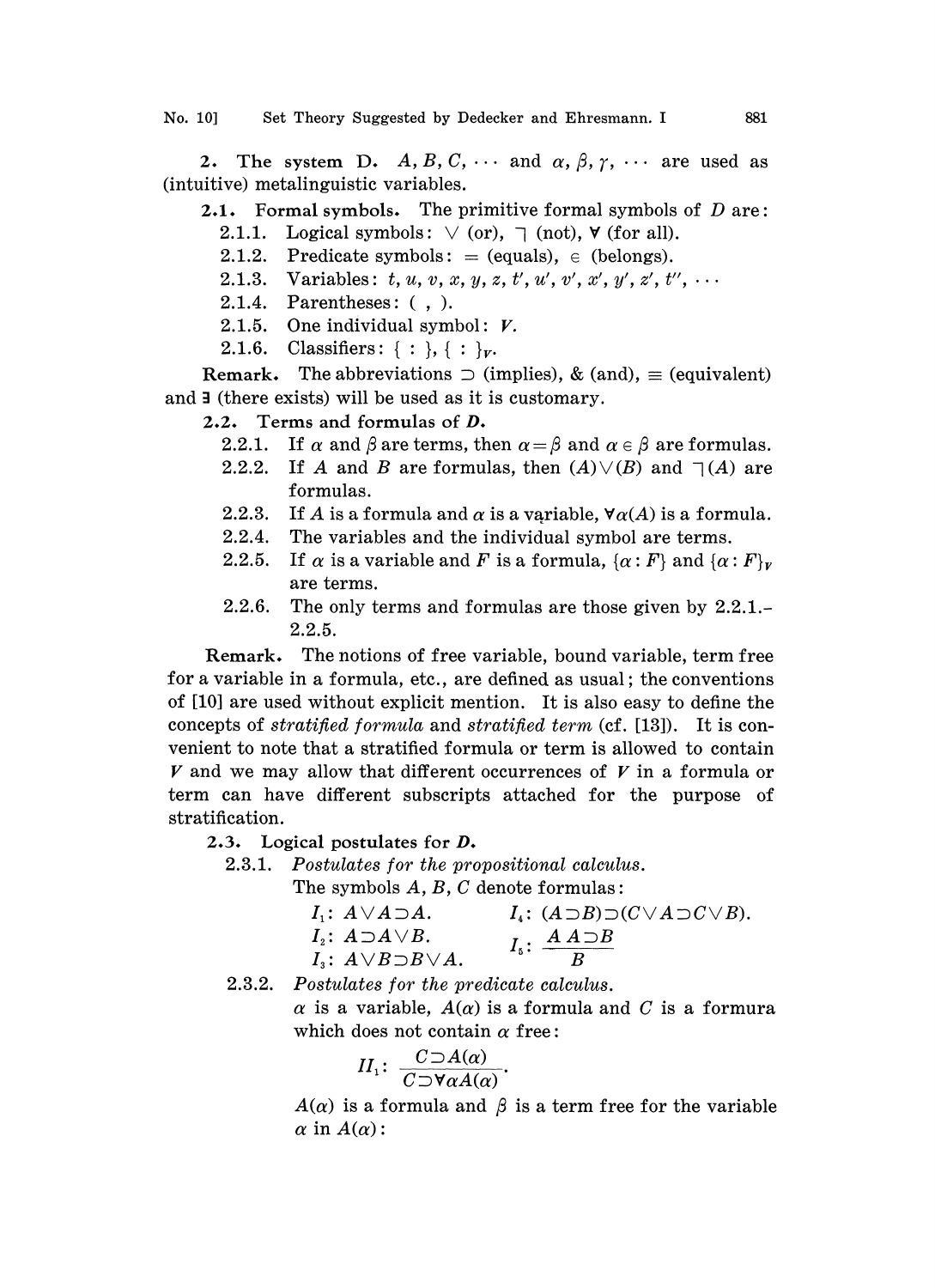$II_2$ :  $\forall \alpha A(\alpha) \supset A(\beta)$ . 2.3.3. Postulates for equality. III<sub>1</sub>:  $\forall x(x=x)$ .  $A(\alpha)$  is a formula,  $\alpha$  is a variable and  $\beta$  and  $\gamma$  are distinct variables free for  $\alpha$  in  $A(\alpha)$ :<br> $III_2$ :  $\beta = \gamma \supset (A(\beta) \equiv A(\gamma))$ .<br>The concents of (formal) proof (formal deduction) tinct variables free for  $\alpha$  in  $A(\alpha)$ :

III<sub>2</sub>:  $\beta = \gamma \supset (A(\beta) \equiv A(\gamma)).$ 

Remark. The concepts of (formal) proof, (formal deduction), etc., are defined as in [10].

2.4. Specific postulates of D.

In the remainder of this section, we shall proceed as follows. The specific postulates of  $D$  will be introduced and, at the same time, some very simple theorems and definitions will be given. These results will be sufficient to give a reasonable idea of **D**.

Definition 1. If  $\alpha$  and  $\beta$  are terms and  $\gamma$  is a variable not occurring in  $\alpha$  and  $\beta$ , then:

$$
\alpha \subset \beta \equiv \forall \gamma (\gamma \in \alpha \supset \gamma \in \beta).
$$
  
Definition 2. If  $\alpha$  and  $\beta$  are terms,  
 $\alpha \in \beta \equiv \neg (\alpha \in \beta),$   
 $\alpha \neq \beta \equiv \neg (\alpha = \beta).$ 

Postulate of extent.

(P1)  $\forall z(z \in x \equiv z \in y) \supset x = y.$ 

Postulates of classification.  $\alpha$  and  $\beta$  are variables,  $F(\alpha)$  is a stratified formula,  $\beta$  is free for  $\alpha$  in  $F(\alpha)$  and does not occur free in  $F(\alpha)$ :

$$
\beta \in \{\alpha : F(\alpha)\}\!\equiv\!F(\beta).
$$

(Note: If we say that a formula containning  $V$  is not stratified, we can still use it to determine a class.)

 $F(\alpha)$  is a formula,  $\alpha$  and  $\beta$  are variables,  $\beta$  is free for  $\alpha$  in  $F(\alpha)$ and does not appear free in  $F(\alpha)$ :

```
(P3) \beta \in {\{\alpha : F(\alpha)\}}_V \equiv \beta \in V \& F(\beta).Theorem 1. \vdash \forall z (z \in x \equiv z \in y) \equiv x \equiv y.Theorem 2. -x \subset x;
                                 -x \subset y \& y \subset x \supset x=y;-x \subset y \& y \subset z \supset x \subset z.Theorem 3. -x \subset y \& y \subset x \equiv x = y.
        Postulate of normality.
(P4) \forall x(x \in V \supset x \subset V).Definition 3. U = \{x : x = x\}, C = \{x : x \subset V\}, \emptyset = \{x : x \neq x\}.
        Theorem 4. \vdash\forall x(x\in U);
                                 \begin{array}{l} \leftarrow \boldsymbol{U} \in \boldsymbol{U} \, ; \ \leftarrow \boldsymbol{V} \in \boldsymbol{C} \, ; \end{array}\vdash V \in U;
```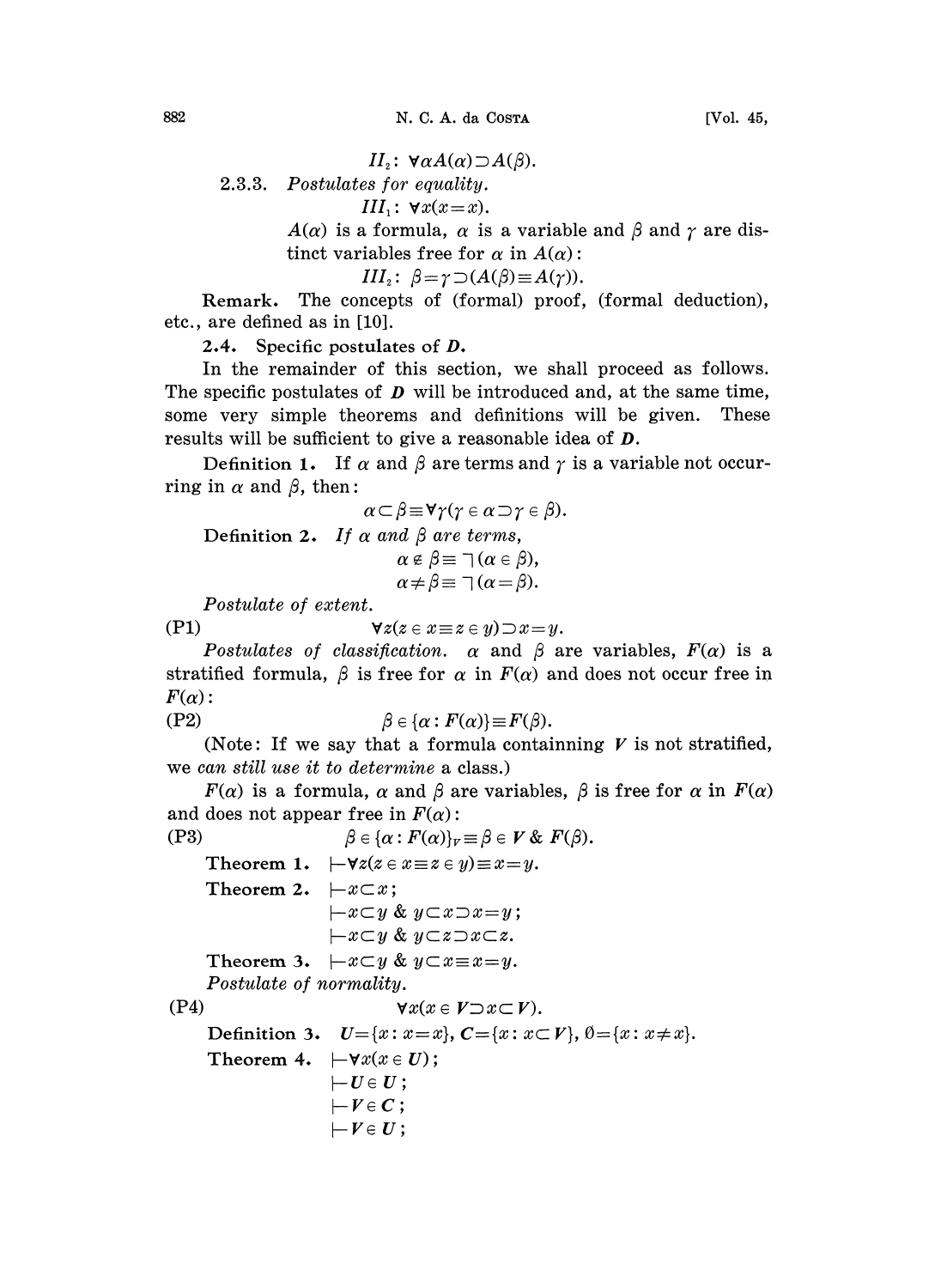```
\mathbf{-C} \in \mathbf{U};
                            |-V \subset C;
                            |-C\mathbb{C}U;\vdash\forall x(x \notin \emptyset);\vdash\exists x(x\in\mathbf{C}\ \&\ x\notin\mathbf{V});\vdash \exists x(x \in U \& x \notin C).Definition 4. If \alpha is a term, then:
```
 $\alpha$  is a class  $\equiv \alpha \in U$ ,

 $\alpha$  is a set  $\equiv \alpha \in V$ ,

 $\alpha$  is an elementary class  $\equiv \alpha \subset V$ ,

 $\alpha$  is an elementary proper class  $\equiv \alpha \subset V \& \alpha \in V$ ,

 $\alpha$  is a proper class  $\equiv \alpha \notin V$ .

Definition 5. If  $\alpha$  and  $\beta$  are terms, then:

 $\alpha$  is a subclass of  $\beta \equiv \alpha \subset \beta$ ,

 $\alpha$  is a subset of  $\beta \equiv \alpha \subset \beta$  &  $\alpha \notin V$ .

Theorem 5.  $\forall x \forall y (x \in y \& y \text{ is a set} \exists x \text{ is a set}).$ 

The postulates already stated allow us to operate suitably on classes (see [13]). In particular, for an arbitrary class, there exists a class of all its subclasses and, given an equivalence relation on an arbitrary class, one can construct the class of its equivalence classes; and these notions have the expected properties.

As Specker showed for NF ([15]), in  $D$  the axiom of choice (in its general form) is not true and it is possible to prove the axiom of infinity for classes (but apparently not for sets).

Definition 6. If  $\alpha$  and  $\beta$  are terms and  $\gamma$  is a variable distinct from the variables of  $\alpha$  and  $\beta$ , then:

 $\alpha \cup \beta = \{ \gamma : \gamma \in \alpha \vee \gamma \in \beta \},\$  $\alpha \cap \beta = \{ \gamma : \gamma \in \alpha \& \gamma \in \beta \}.$ Theorem 6.  $-x \cup y = y \cup x$ ;  $-x \cap y = y \cap x;$  $-x \cup x = x;$  $-x \cap x = x;$  $-x\cup(x\cap y)=x;$  $-x\cap(x\cup y)=x;$  $\vdash(x \cup y) \cup z = x \cup (y \cup z);$  $\vdash(x\cap y)\cap z=x\cap(y\cap z);$  $-x \cup (y \cap z) = (x \cup y) \cap (x \cup z);$  $-x\cap (y\cup z)=(x\cap y)\cup (x\cap z);$  $-x\cup U=U;$  $\left\vert -x\cap U\right\vert =U;$  $-x\cup\emptyset=x;$  $-x\cap\emptyset=\emptyset.$